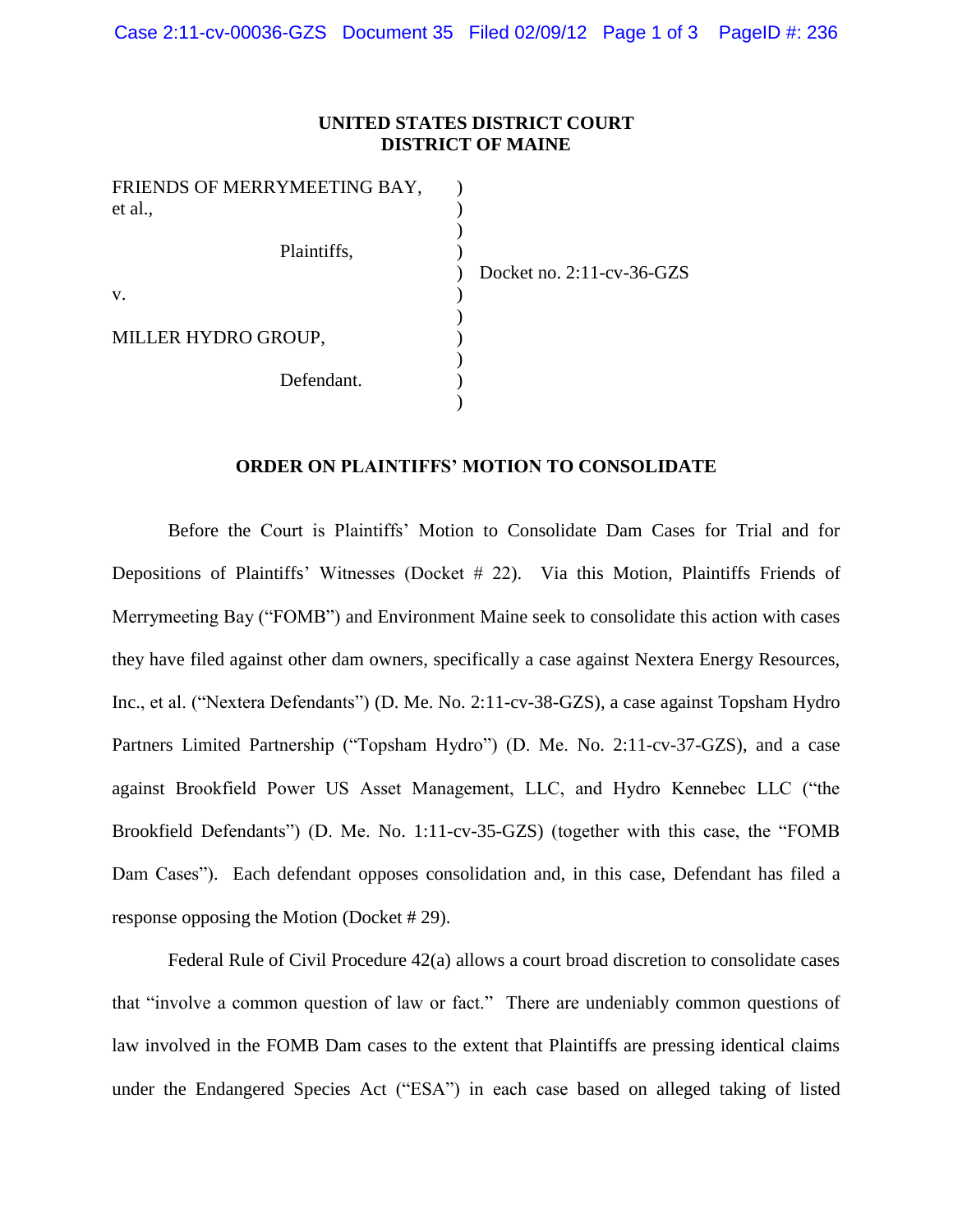## Case 2:11-cv-00036-GZS Document 35 Filed 02/09/12 Page 2 of 3 PageID #: 237

Atlantic Salmon. While the Court has given due consideration to the benefits of consolidating these cases, in the Court's final assessment, consolidation is not appropriate at this time. On the record, there is significant variability in the facts of each case on a variety of issues including the rivers involved, the dams involved and their location, the regulatory history of each dam, and the ongoing regulatory proceedings involving the  $ESA<sup>1</sup>$ . In the Court's view, these factual differences make wholesale consolidation burdensome for Defendants and will not necessarily yield an efficient use of judicial resources.

In light of this assessment, Plaintiffs' request that the Court consolidate these cases for purposes of discovery and depositions is GRANTED IN PART AND DENIED IN PART. The Court notes that all four cases are on the same schedule under their respective scheduling orders. To the extent that Plaintiffs specifically seek the Court's approval to present their common witnesses for a consolidated deposition (as compared to four completely separate depositions), the Court GRANTS that request. In the Court's assessment, the parties can and should consolidate the depositions of common witnesses in order to minimize costs and maximize efficiency. Thus, the Court hereby ORDERS that counsel confer and attempt to reach agreement on the following: (1) a list of witnesses that qualify as common witnesses in all four cases; (2) the procedure to be utilized at the consolidated deposition of common witnesses, including the sequence of questioning, the amount of time each party shall have for asking questions, the handling of any joint objections; and (3) the process for complying with any and all confidentiality orders during the deposition. To the extent that the parties cannot reach agreement on the consolidation of a specific deposition or the procedures to be used at a specific deposition, they are free to request a conference before the magistrate judge in accordance with

 $\overline{a}$ 

<sup>&</sup>lt;sup>1</sup> Further evidence of the differing regulatory histories of each dam is seen in the pending Renewed Motion to Stay (Docket # 32) in this case, which the Court will decide by separate order once it is fully briefed.